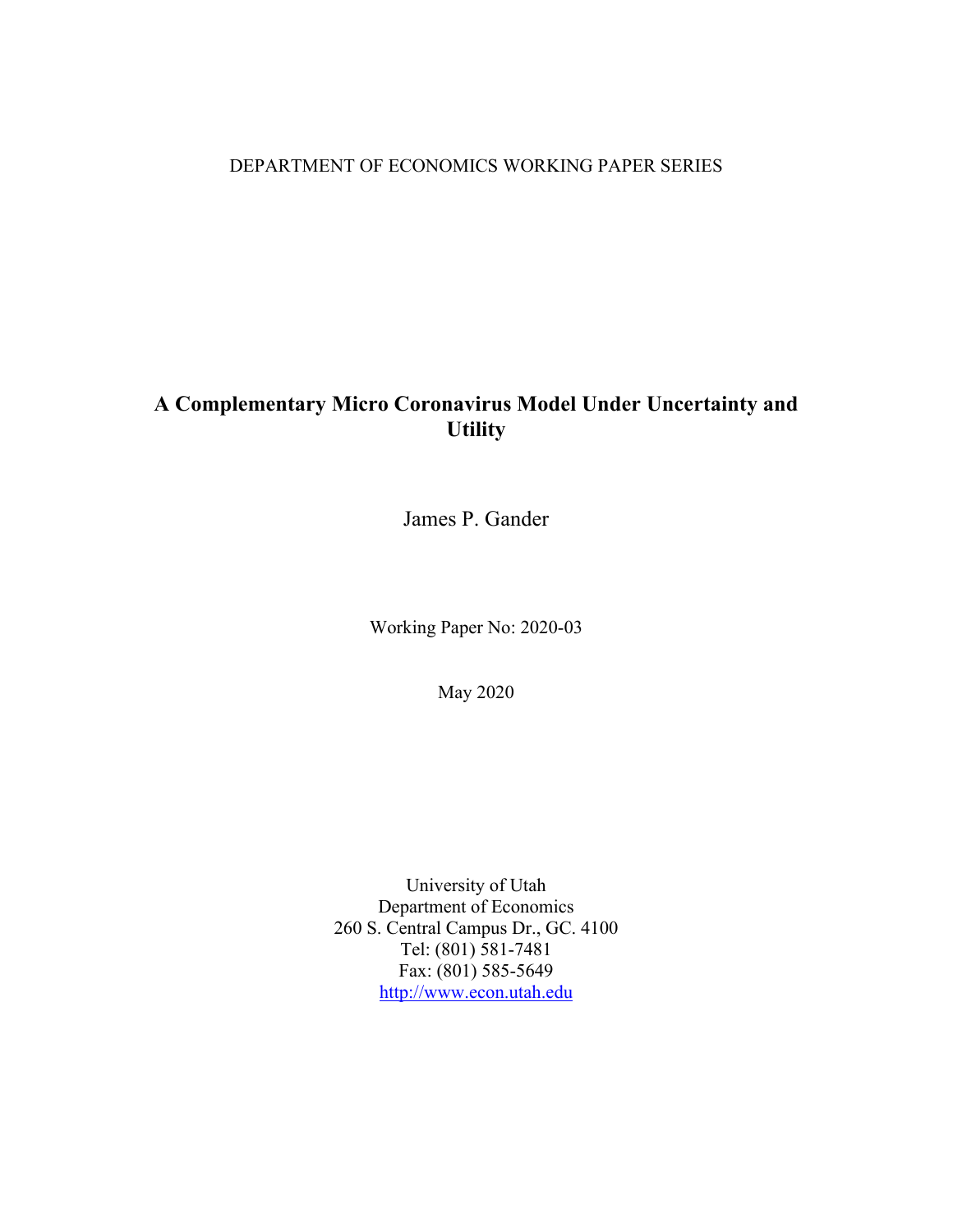### **A Complementary Micro Coronavirus Model Under Uncertainty and Utility**

James P. Gander Department of Economics, University of Utah gander@economics.utah.edu

#### **Abstract**

A micro decision-making utility model under uncertainty is presented as a complementary foundation for macro coronavirus models. The micro model consists of two functions, a risk averse utility function depending on wellness and a wellness random output which is a function of the input variable called "treatment" consisting of such elements as social distance, washing hands, wearing a face mask, and others. The decision maker selects a level of treatment that maximizes her/his expected utility, given the probabilities of the respective outputs. The focus is on how changes in a person's psychological attitude towards the macro determined (announced) probabilities affects the optimum results of the model. Such changes create a micro-macro dynamic interaction which is briefly outlined. A short discussion of the model's behavioral implications for health policy is also given.

**Key Words**: Utility, Uncertainty, Risk Averse, Wellness Output, Treatment Inputs, Coronavirus, Psychological Risk Attitude, and Dynamic Interactions.

**JEL Classification**: C02, C61, D11, D20, D81, D84, D91, I1, and I18.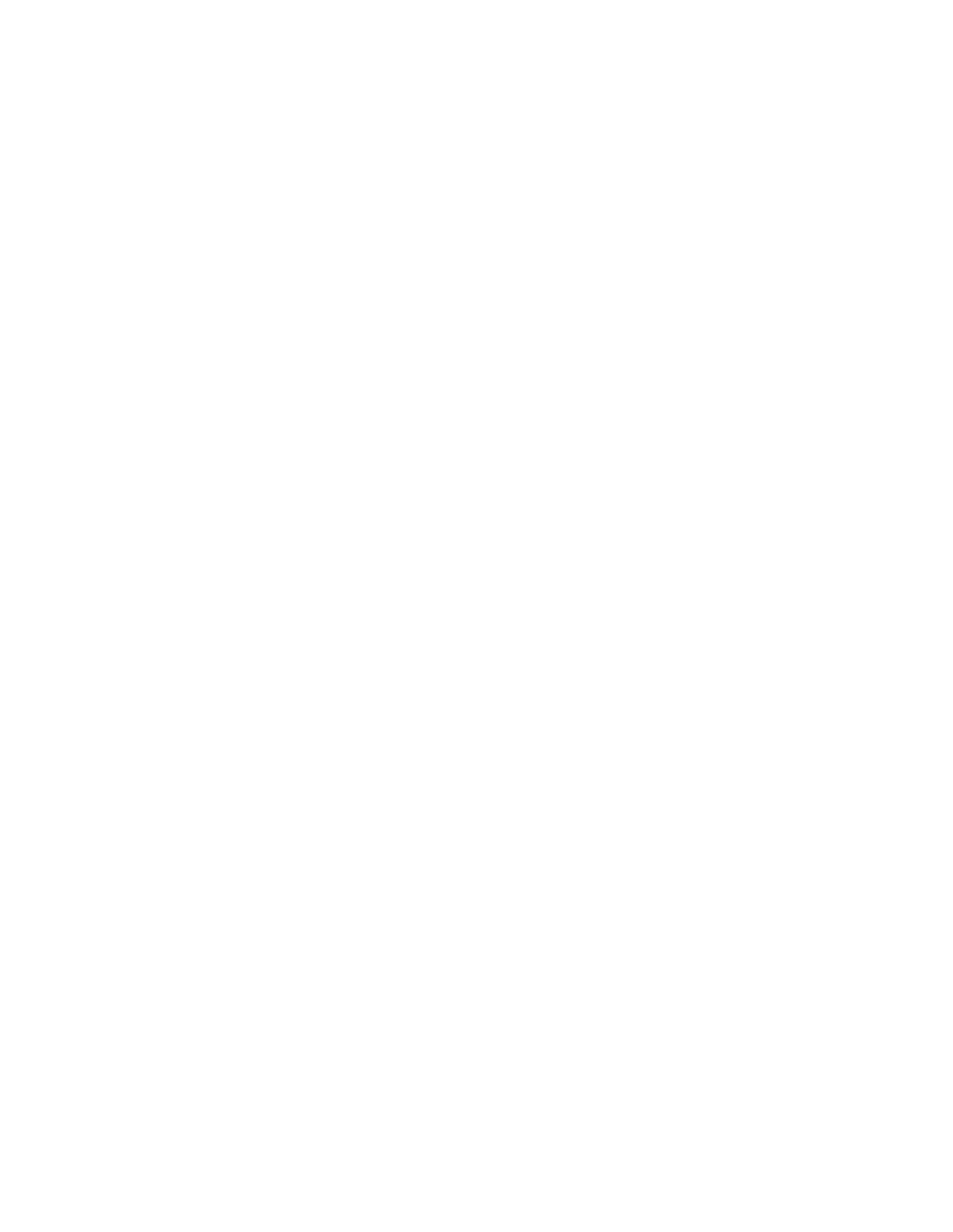#### 1. **Introduction**

As near as we can determine, most of the Coronavirus models are designed by epidemiologists and fall under the category of statistical forecasting models (for example, the Murray COVID-19 Model, 2020). The Murray Model uses a normal (Gaussian) probability function for the rate of spread of the virus with integration limits fixed from zero to x(t, α, β, p), a collection of parameters. From this the forecasted cumulative death rate is obtained, subject to the three parameters in  $x(.)$ . The assumption behind the empirical value of these parameters is based on the Wuhan, China data.

Our model uses the microeconomic theory of utility under uncertainty to build a complementary micro foundation to the macro models. The individual is the decision maker in the model and is assumed to be risk averse. The decision involves selecting a level of treatment (physical inputs like social distance, washing hands, and others) that maximizes his expected utility. The expected utility is a function of the expected random output or wellness (in terms of measurable elements yet to be determined) that is dependent on the level of treatment. The focus of the paper is on the micro behavior of the model and how the results from the behavior are affected by changes in a person's psychological attitude about the probabilities used in the model by the individual. The changes set up a dynamic interaction between the micro and macro behaviors. The dynamics will be discussed shortly.

Before proceeding with the development of our complementary model, a brief description for comparison is given about another related but complementary utility model called prospect theory developed by Kahneman and Tversky (1979) with advances in terms of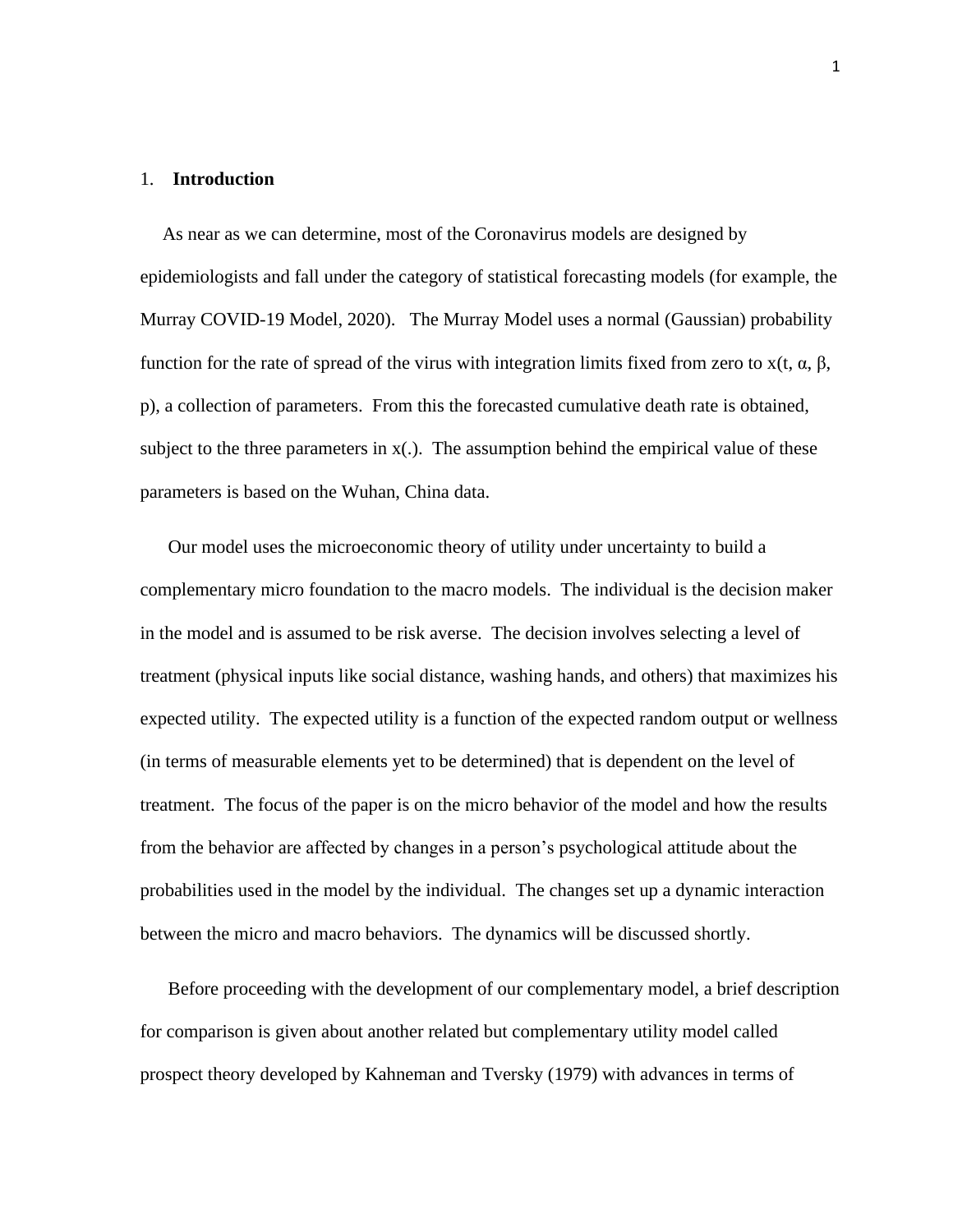several prospects and non-monetary outcomes by Tversky and Kahneman (1992). Using a simple example, prospect theory involves the choice a person may make between (say) prospect A with random outcomes x and y and corresponding utilities,  $U(x)$  and  $U(y)$ , with probabilities p and (1-p) and prospect B with a fixed and certain outcome, z, where  $(x > z >$ y). Our complementary model outlined above has only one prospect with random outcomes from a given level of treatment and corresponding utilities and probabilities.

Other relevant literature to our paper is the Platt and Huettel (2008) paper on different aspects of uncertainty (e.g., investment choices, allocation of effort, and attitudes towards uncertainty) and how they affect decision making. Another useful paper is a review of the literature on the psychology of decision making under uncertainty prepared for the United States Agency for International Development (USAID) by Pasquini, Steynor, and Waagsaether (2019). While the review is directly related to the science of climate change and uncertainty, its general topics dealing with psychology, individual decision making, factors affecting decision making, and strategies to deal with uncertainty are relevant to our paper's topic. More to our topic is the paper by Tversky and Kahneman (1971) dealing with decision making under risk. It will be discussed later in the relevant places in the paper.

In what follows, the next section gives a verbal intuitive description of the model. The next section contains a mathematical description of the model, its behavior, and an analysis of the risk premium the decision maker is willing to cope with. The last section has a summary and conclusions.

#### 2. **A Verbal Intuitive Description of the Micro Model**

The typical individual in a geographic environment infested with the coronavirus is assumed to select an optimum level of treatment  $(T^*)$  that maximizes his expected utility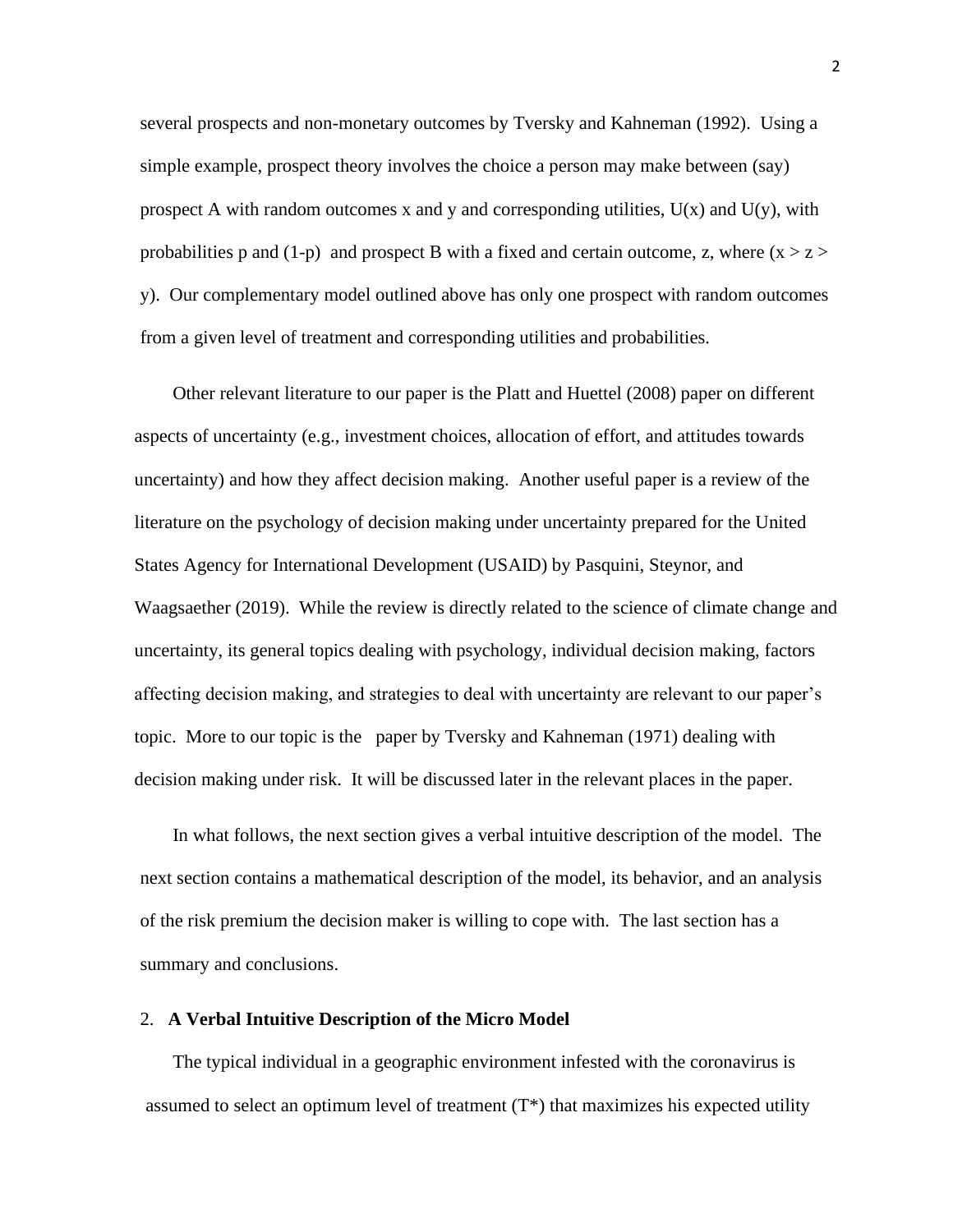EU(W) of wellness (W(T)) which is assumed to be an increasing function of T, at an increasing rate (or marginal). For the sake of simplification two random wellness functions are used, one with a high (W<sub>h</sub>) and one with a low (W<sub>1</sub>) with probabilities  $\acute{p} = \beta p$  and (1 - $\phi$ ), respectively. The β < > 1 is some index of the persons psychological degree of belief in the officially announced p. Using two random functions makes it easier to speculate about the value of  $\beta$  and its effect on the level of the optimum treatment, T<sup>\*</sup>. For example, for a  $\beta$ > 1, Tversky and Kahneman (1971) argue that (financial) decision makers tend to overestimate the probability of success. When it comes to health issues, this may also be the case, so  $\beta > 1$ . The macro consequence of this outcome will be discussed shortly. The use of β allows for a comparative-static analysis, when expectations differ from reality.

As indicated earlier, the utility function  $U(W)$  is increasing in W with diminishing marginal utility,  $dU(W)/dW > 0$  and falling with T for a risk averse individual. Given the perceived probability,  $\dot{p}$ , the person maximizes his expected utility,  $EU(W(T^*)) = EU(T^*)$ when  $dEU(W(T^*))/dT = 0$ . The optimization process results, ex ante, in a total risk premium and a marginal risk premium. These risk concepts can be interpreted as a "total cost" and a "marginal cost" that are covered by the person's expected wellness,  $E(W(T^*))$ and expected marginal wellness,  $EMW(T^*)$ , at the optimum level of treatment,  $T^*$ . More on these risks later.

One interesting outcome of the model occurs when the actual results, ex post, are not what the person expected. If the results are better than expected (the high  $W_h$  occurs), then there is no regret. If the results are worse than expected, the person may play the "gambler's game" and try again. Or, the person may rethink his  $\beta$  and decide that  $\beta$  and thus  $\dot{\beta}$  were too high. As a consequence of this judgement, with a lower  $\phi$  for the next trial he would end up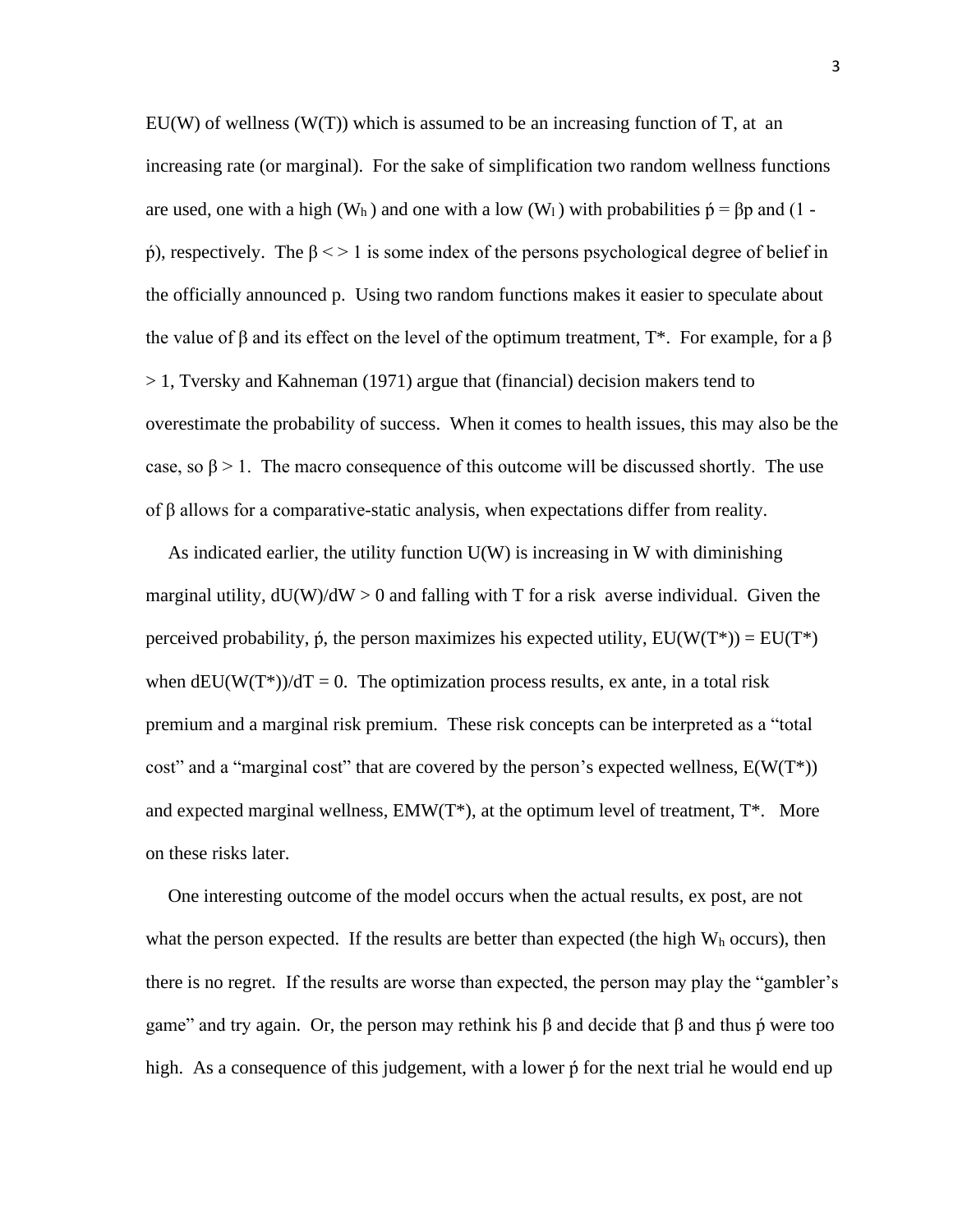selecting a lower optimum T\*. As we will show in the mathematical section, the person's total and marginal risk premiums will be lower and the lower T\* if selected by everyone will have adverse macro consequences due to the more rapid spread of the virus, when the aggregate treatment is less.

 One policy solution to this adverse macro outcome is to change peoples' psychological attitude about risk taking and its probability. This could be a very long-run endeavor for health officials and a topic the discussion of which is beyond the scope of this paper.

#### 3. **The Mathematical Structure of the Micro Utility Virus Model**

The utility optimization approach we model follows in the spirit of that given by Baron (1970). A similar application of utility and risk taking is given by Gander (1985 and 2007).

To recap, the utility function,  $U(W(T))$ , is strictly concave under risk averse and the two production functions,  $W_1(T)$  and  $W_h(T)$ , are increasing at an increasing rate with the rate higher for the high function than for the low function. The use of two separate functions greatly simplifies the discussion about the psychology behind a person's acceptance of the announced probability, as discussed earlier. Also, the use of two functions implies that there exist causes or technologies that result in two different outputs of W for the same input treatment, T (one could assume one function with a probability density function, f(u), like in  $W = aT^b e^u$ , with  $a > 0$  and  $b > 1$ , where the probability for u is given by  $f(u)$ ). The increasing marginal rate assumption is necessary for the covariance of the marginal utility and marginal wellness to be negative, as shown shortly.

The two expectation functions are given by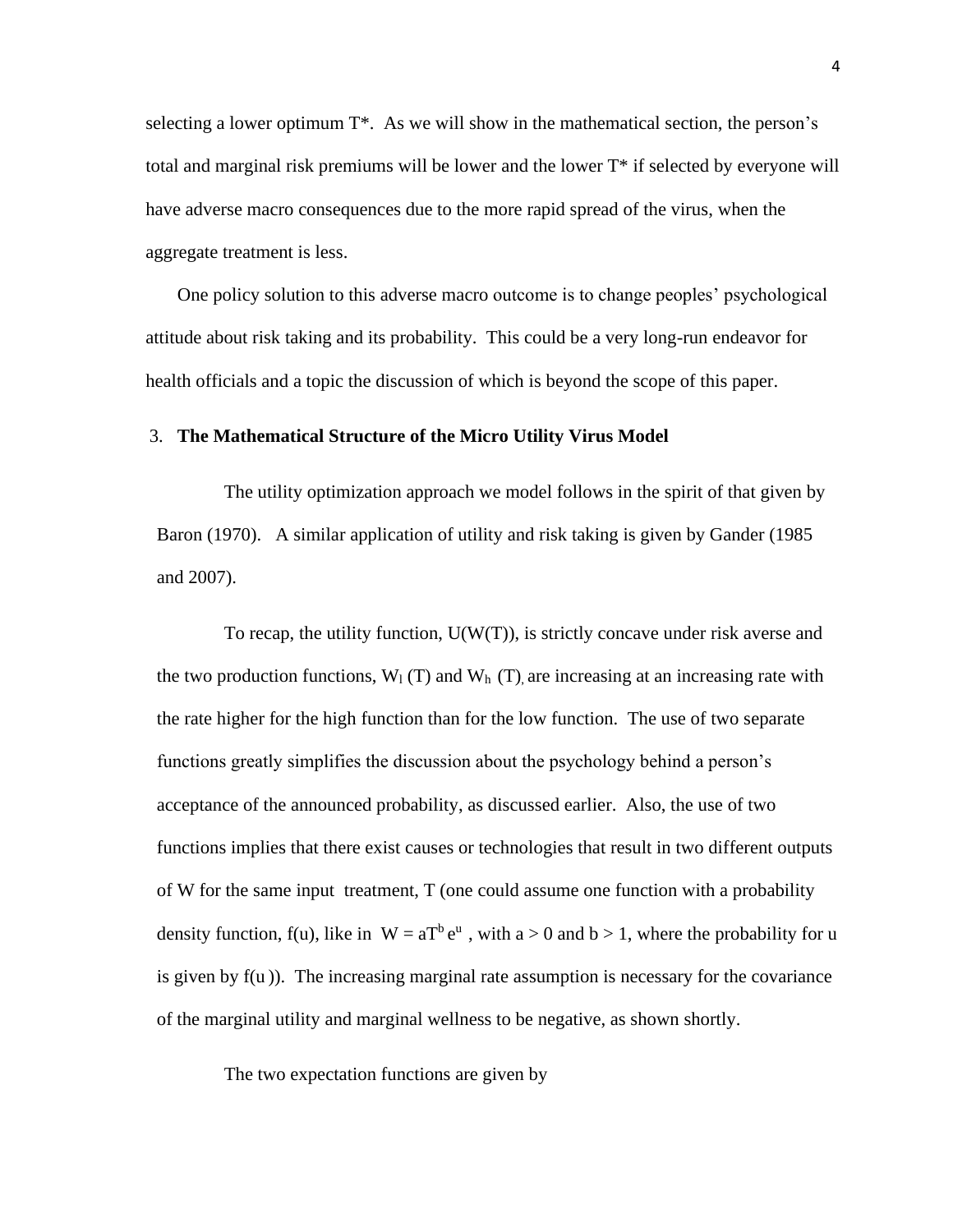(1)  $EU(W(T)) = \dot{p}U(W_h(T)) + (1 - \dot{p})U(W_l(T)),$ 

for a given T and β and by

(2) 
$$
EW(T) = \phi W_h(T) + (1 - \phi) W_1(T)
$$
,

where (1) is the expected utility and (2) is the expected wellness, given T and  $\beta$ .

The individual selects  $T^*$  that maximizes his expected utility. The first-order condition for a maximum is given by the marginal expected utility

(3) 
$$
dEU(W(T))/dT = \acute{p}[(dU(W_h)/dW)(dW_h(T)/dT)] = (1 - \acute{p})[dU(W_l)/dW)(dW_l(T)/dT)] = 0,
$$

solved implicitly giving the optimum,  $T = T^*$ . The second-order condition is assumed to hold,  $d^2 EU(W)/dT^2 < 0$ . Since both terms in the brackets are random variables, we can use the property that the expected function of the product of two random variables (say,  $XY$ ) is equal to the product of the two expectations, EXEY plus the cov $(X', Y')$ , where X' and Y' are marginals.. This property allows us to rewrite (3) and obtain

(4) 
$$
EMW(T^*)EMU(W(T^*)) + cov(U', W') = 0
$$
,

which when rearranged gives the expected marginal wellness evaluated at  $T^*$ 

(5) 
$$
EMW(T^*) = [-cov(U', W')/EMU(W(T^*))] = \sigma(T^*),
$$

where  $\sigma$  is the marginal risk premium (MRP). It is positive under risk aversion for the  $cov(.)$  is negative, as shown above. We note for future use that the EMW( $t^*$ ) is equivalent to MEW( $t^*$ ), since the expectation of marginals (the  $dW/dT$ 's) is equivalent to the margin of the expectation (or average) of the  $W(t)$ 's.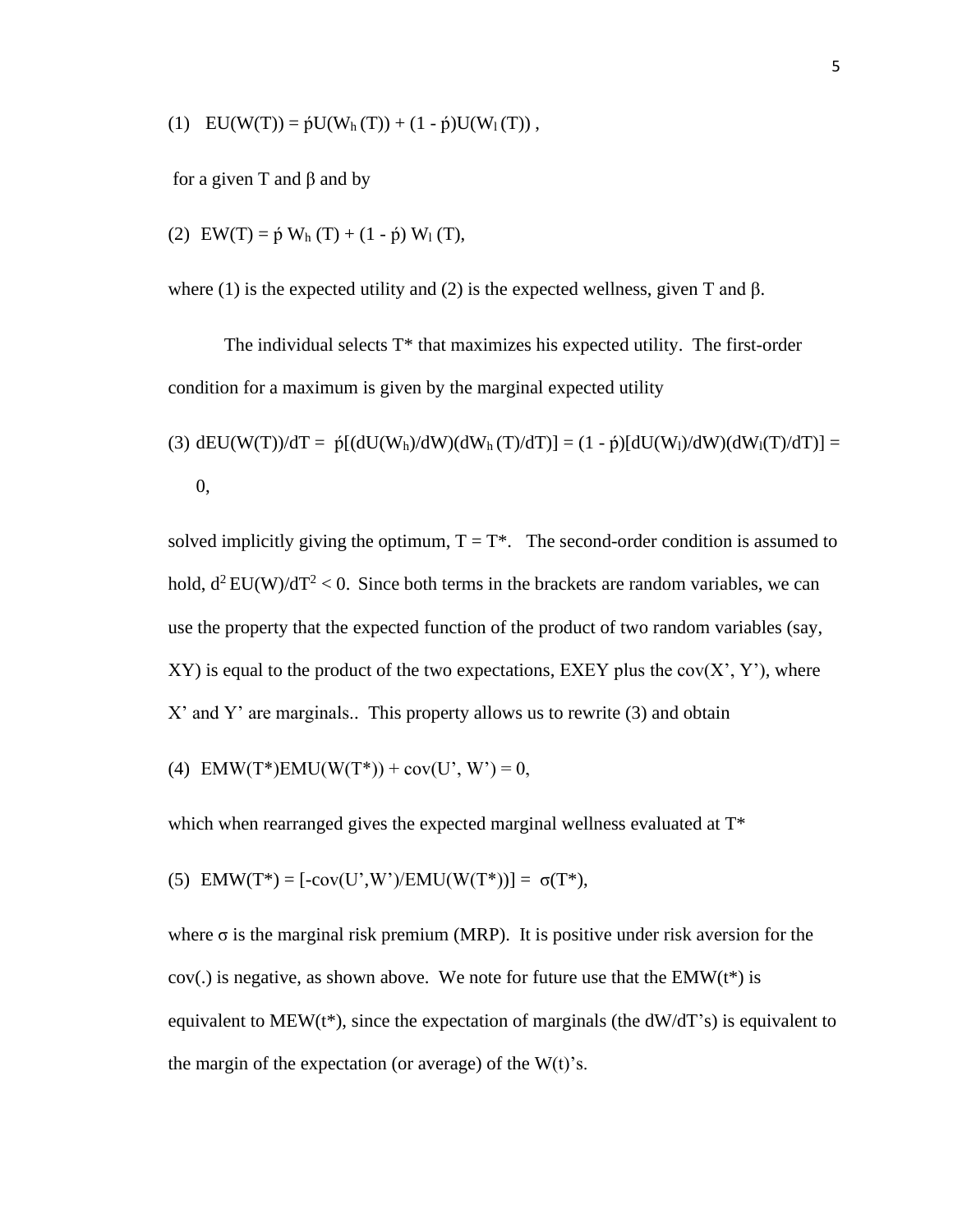As indicated earlier, the MRP can be interpreted as the "marginal cost" of the T\* decision. In effect, the MRP is covered or absorbed by the expected marginal wellness, EMW(T<sup>\*</sup>). An increase in  $\beta$  due either to an increase in  $\beta$  and/or an increase in the announced probability, p, will result in an increase in the optimum T\*, an increase in the EU(W), and an increase in the EMW(T<sup>\*</sup>) due to the decrease in the EMU( $W(T<sup>*</sup>)$ ) under risk aversion. In other words, since the person's perception that the probability of success,  $\dot{\rho}$ , is higher, the person is willing to endure a higher  $T^*$ , for he expects the gain in wellness to offset the increase in the MRP. The reverse outcome occurs if the person believes that  $\beta$  should be lower and thus  $\dot{\rho}$  will be lower for a given, p.

This analysis can also be done in terms of the total risk premium  $(TRP) =$  $E(W(T^*)) - U^{-1}[EU(W(T^*))]$ , where the inverse function gives the  $EU(W(T^*))$ . It can be shown that the TRP is an increasing function of the treatment T\*. Briefly. the derivative of the TRP with respect to  $T^*$  is  $dTRP(T^*)/dT^* = dE(W(T^*))/dT^* - dEU(W(T^*))/dT^*$ . The last derivative is equation (3) and equal to zero at the optimum  $T^*$ . From (5) the left hand derivative (in its equivalent form given earlier) is  $[-cov(U',W')/EMU(W(T^*))]$ , which is positive. Hence, the TRP is an increasing function of  $T^*$ .

If for some reason the psychological attitude of the person towards risk taking changes resulting in an increase in  $\beta$ , so  $\dot{\rho}$  increases, then the optimum T\* will increase. In other words, if for some reason a person becomes more optimistic about his chances of winning (greater wellness output and higher expected utility), then T\* and the TRP will increase (as suggested earlier based on the Tversky and Kahneman (1971) work). At the macro level, if all individuals increase their perception of  $\phi$ , the macro consequence, all other things given, will be a lower death rate due to the lower spread rate of the virus.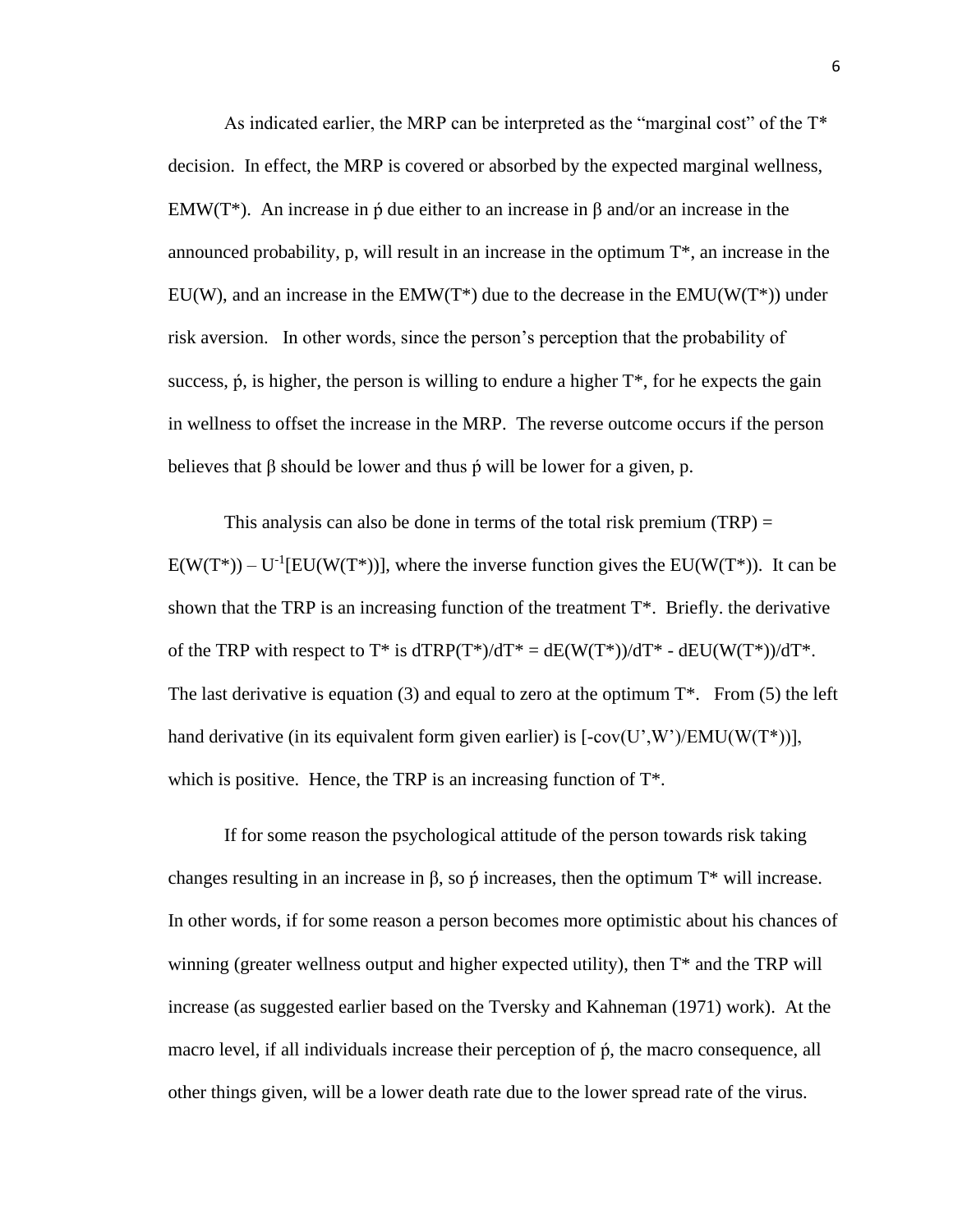However, if for some reason the actual empirical macro results are less than anticipated or expected, people may revise downward their probability of wellness,  $\dot{p}$ , so in the aggregate the consequence worsens with a higher death rate due to lower treatment inputs. What is possible then at the macro level is the occurrence of a dynamic countercyclical behavior in the relevant variables of the model (as suggested earlier). This dynamic outcome needs more discussion which is beyond the scope of this paper.

#### 4. **Summary and Conclusions**

A complementary micro decision-making utility model under uncertainty is presented as a foundation for macro models of the behavior of the coronavirus. In the micro model, the individual decision maker is risk averse and selects an optimum level of treatment (e.g., social distancing) that maximizes his expected utility. The utility function depends on the level of wellness which is a random output of a two-level wellness function which depends on the level of treatment as an input. The probabilities of the random wellness outputs are parameters of the model and are determined by the person's psychological perception and acceptance to a degree of the publicly announced probabilities by the health officials.

The degree of acceptance was indexed by  $\beta$  > < 1, so the probabilities used by the decision maker were given by  $\acute{\text{p}} = \beta \text{p}$  and  $(1-\acute{\text{p}})$ . The use of this index allowed for a comparative-static analysis of the behavior of the micro model. Changes in a person's degree of acceptance will result in changes in the optimum level of treatment and the total and marginal risk premiums tolerated by the decision maker. A dynamic countercyclical process due to deviations between a person's expected results and the actual macro results was described and briefly discussed.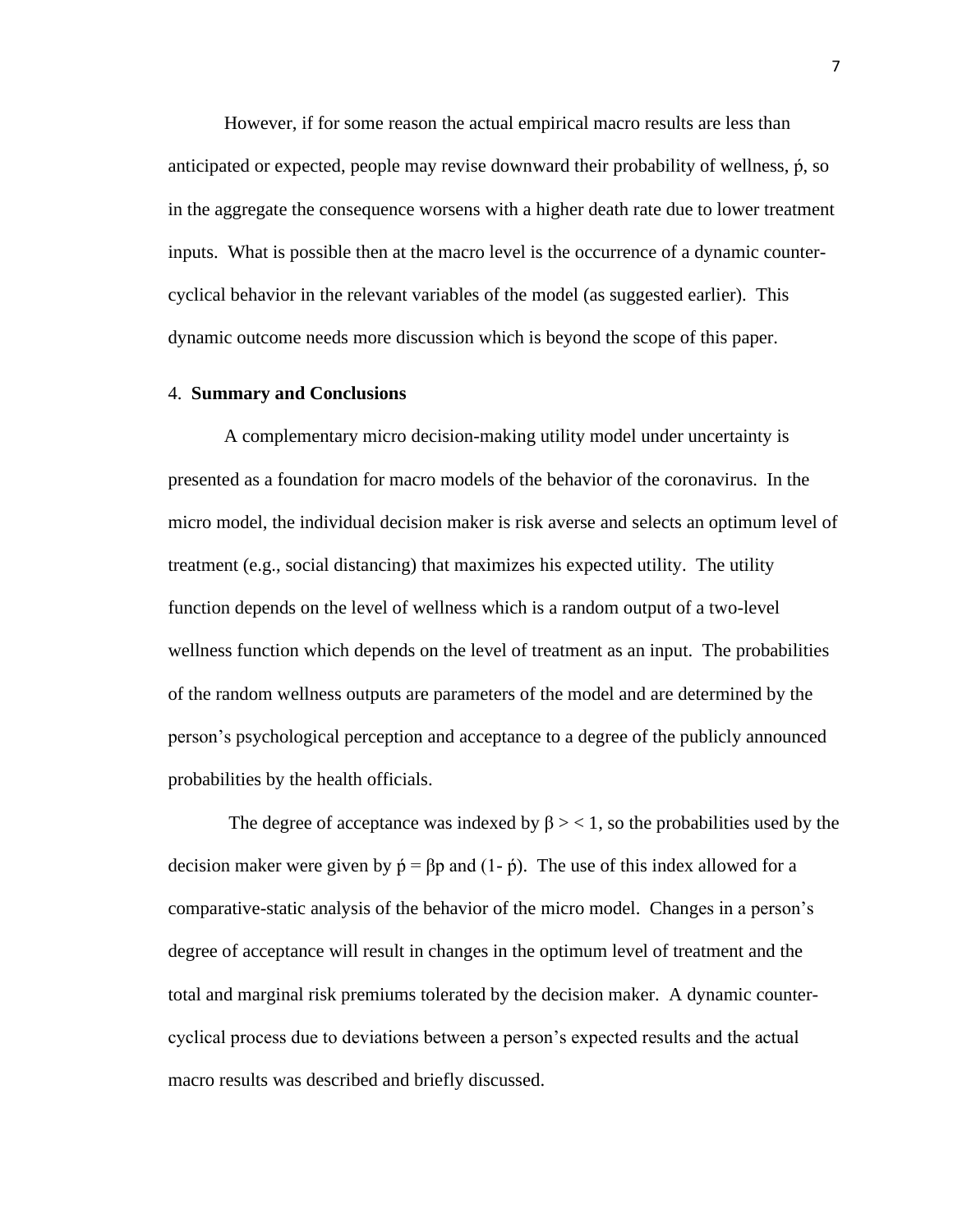A basic micro conclusion from the model is that a person's, ex ante, expectations are increasing functions of the person's attitude towards and degree of acceptance of the publicly announced probabilities. These announced probabilities are essentially data driven. pertaining to the successfulness of various treatments to improve the output of wellness and thus to control the spread of the virus. Just how perceptions and degrees of acceptance relevant to the model can be changed for the better is a topic left for psychology experts. Hopefully, our micro model and its behavior will provide a useful complementary foundation for the macro model behavior of the virus.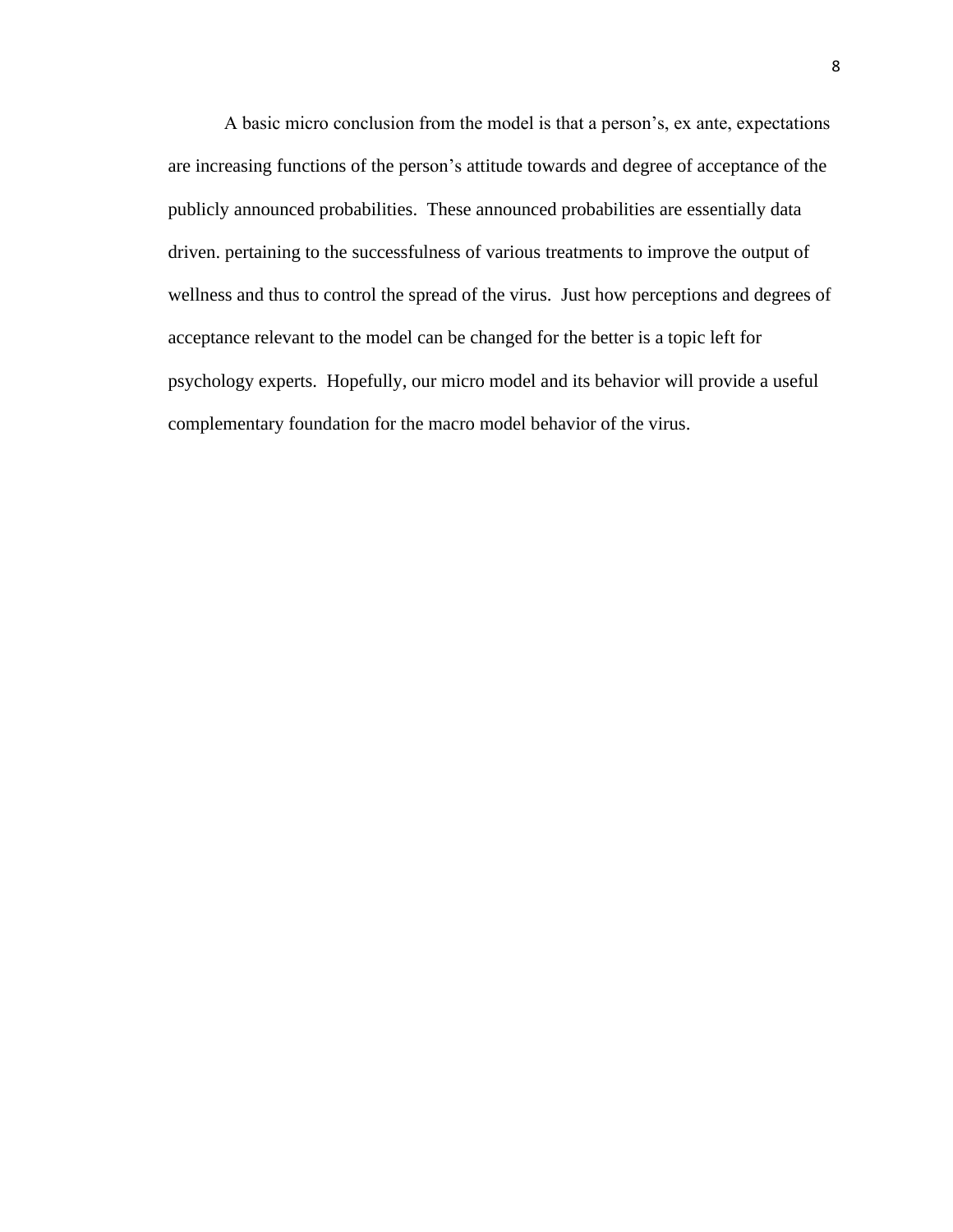#### References

Baron, D.P. (1970). Uncertainty, Utility, and Industry Equilibrium in Pure Competition.

*International Economic Review,* 11(October (3)), 463-480.

Gander, J.P. (1985). A Utility-Theory Analysis of Automobile Speed Under Uncertainty of Enforcement. *Transn. Res.-B,* 19B (Number 3), 187-195.

Gander, J.P. (2007). The Micro-Macro Policy Game Under Uncertainty and Risk Attitude. *Journal of Economics and Business,* 59 (Number 1), 1-13..

Kahneman, D. and Tversky, A. (1979). Prospect Theory: An Analysis of Decision Under Risk. *Econometrica*, 47 (Number 2), 2363-291.

Murray, C. and IHME COVID-19 Health Service Utilization Forecasting Team, University of Washington, Seattle, WA. (2020). Forecasting COVID-19 Impact on Hospital Bed-Days, ICU-Days, Ventilator-Days and Deaths by States in the Next 4 Months. Preprint submitted to MedRxiv 03.25.2020-tracking IDMEDRXIV/2020/043752.

Pasquini, L., Steynor, A., and Waagsaether, K. (2019). The Psychology of Decision-Making Under Uncertainty: A Literature Review. Prepared for USAID by *The Climate System Analysis Group, University of Cape Town and Chemonics International for the Adaptation Thought Leadership and Assessments (ATLAS)*, Task Order No. AID-OAA-1- 14-00013. May 2019, 1-20.